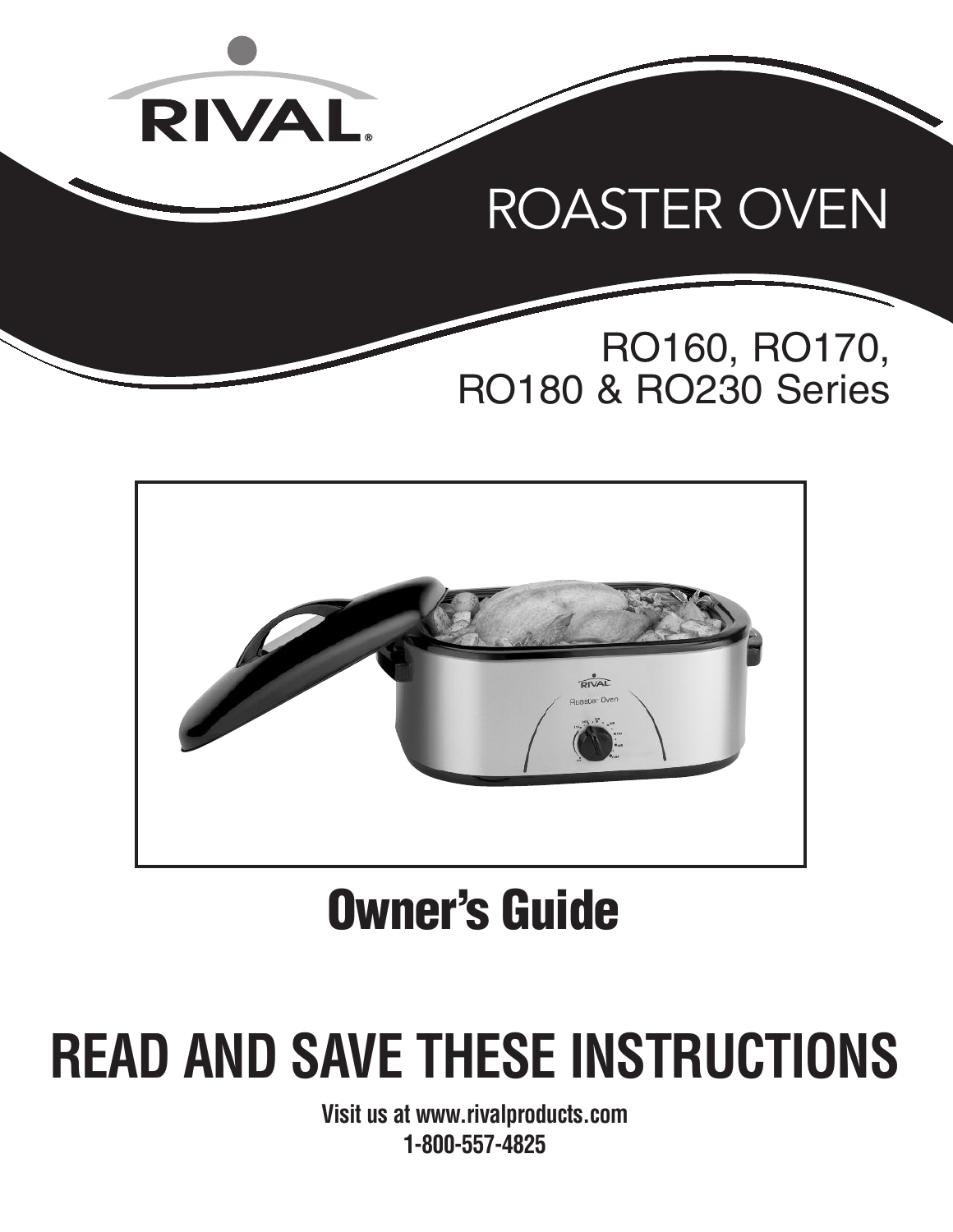# **IMPORTANT SAFEGUARDS FOR ROASTER OVENS**

### **When using electrical appliances, basic safety precautions should always be followed, including the following:**

- 1. Read all instructions before using.
- 2. Do not touch hot surfaces. Use handles or knobs.
- 3. To protect against electrical shock do not immerse roaster base, cord, or plug in water or other liquid.
- 4. Close supervision is necessary when any appliance is used by or near children.
- 5. Unplug from outlet when not in use and before cleaning. Allow to cool before putting on or taking off parts and before cleaning.
- 6. Do not operate roaster oven with a damaged cord or plug or after the appliance malfunctions, or has been damaged in any manner. Contact Rival's Consumer Service Department (see warranty) to return for examination, repair or adjustment.
- 7. The use of accessory attachments not recommended by Rival may cause injuries.
- 8. Do not use outdoors.
- 9. Do not let cord hang over edge of table or counter, or touch hot surfaces, including the stove.
- 10. Do not place on or near a hot gas or electric burner or in a heated oven.
- 11. Extreme caution must be used when moving an appliance containing hot oil or other hot liquids.
- 12. **CAUTION:** Steam escaping from under cover or food warming pans is hot and can cause burns.
- 13. Do not use appliance for other than its intended use.
- 14. Use oven mitts to remove the REMOVABLE ROASTING PAN from the roaster oven; or to remove a baking pan or cooked food from the REMOVABLE ROASTING PAN.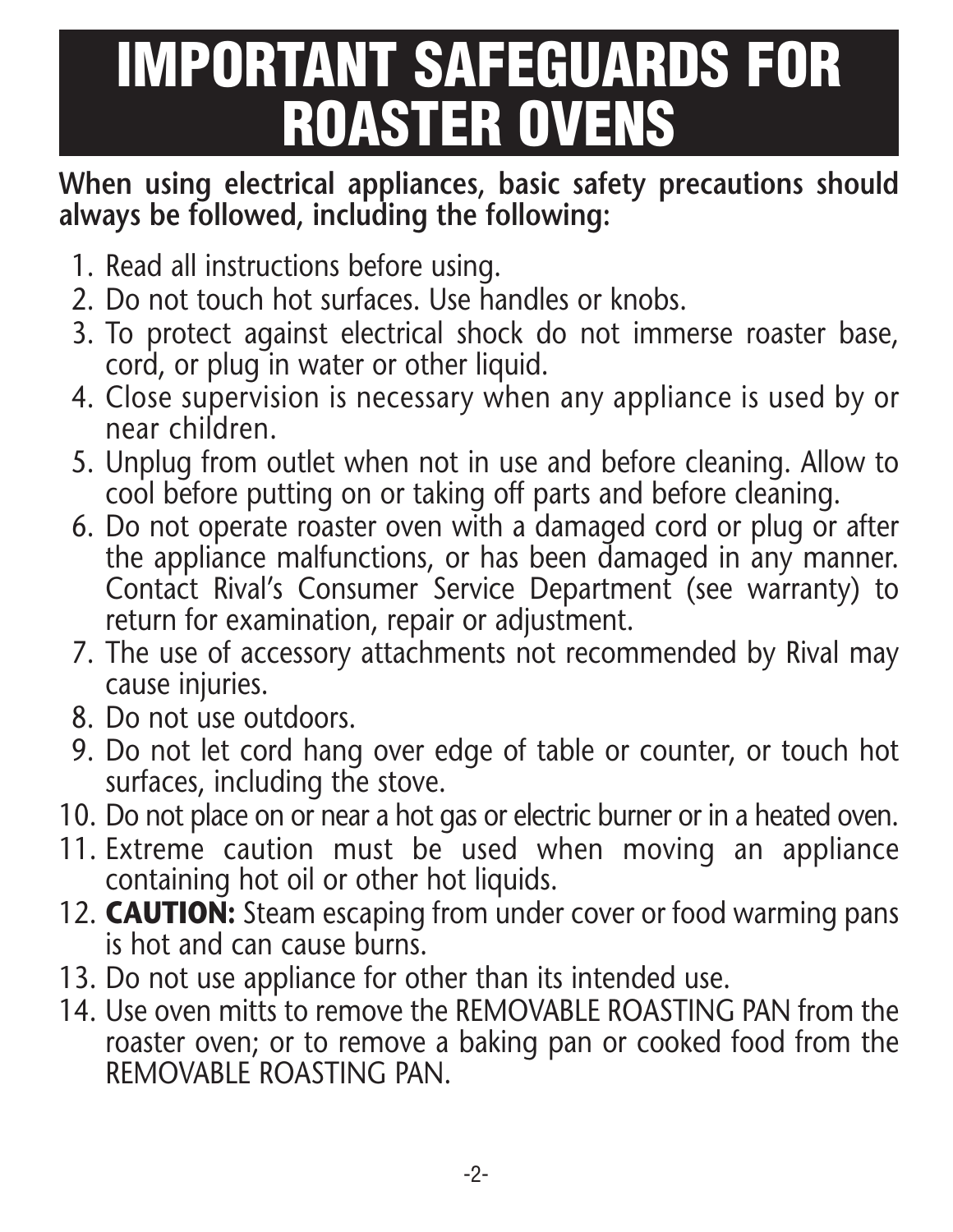- 15. To disconnect, turn TEMPERATURE CONTROL to OFF, then remove plug from wall outlet.
- 16. Some countertop surfaces such as Corian® and other surfaces are not designed to withstand the prolonged heat generated by certain appliances. We recommend placing a hot plate or trivet under your Rival ® product to prevent possible damage to the surface.

# **SAVE THESE INSTRUCTIONS**

- These appliances are for **HOUSEHOLD USE ONLY.**
- No user-serviceable parts inside. Do NOT attempt to repair or adjust any electrical or mechanical functions on this unit. Doing so will void the Warranty.
- Do not immerse base in water or other liquid.
- A short power supply cord is provided to reduce the hazards resulting from entanglement or tripping over a longer cord. **AN EXTENSION CORD MAY BE USED WITH CARE; HOWEVER, THE MARKED ELECTRICAL RATING SHOULD BE AT LEAST AS GREAT AS THE ELECTRICAL RATING OF THE ROASTER OVEN.** The extension cord should not be allowed to drape over the counter or tabletop where it can be pulled on by children or tripped over.

# **POLARIZED PLUG**



These appliances have polarized plugs (one blade is wider than the other). To reduce the risk of electric shock, these plugs are intended to fit into a polarized outlet only one way. If the plug does not fit fully into the outlet, reverse the plug. If it still does not fit, contact a qualified electrician. Do not attempt to modify the plugs in any way. If the plugs fits loosely into the AC outlet or if the AC outlet feels warm do not use that outlet.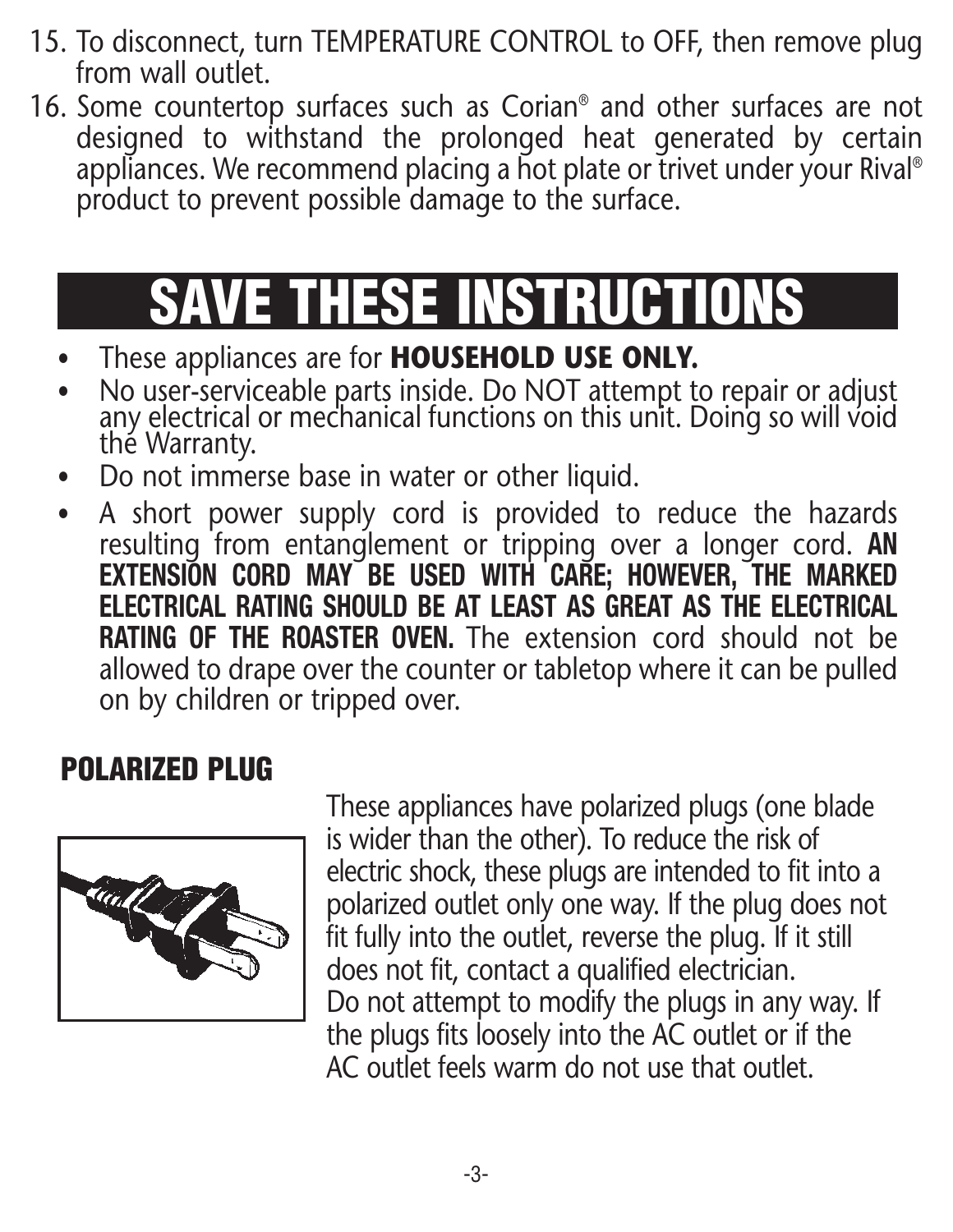### **KNOW YOUR ROASTER OVEN**

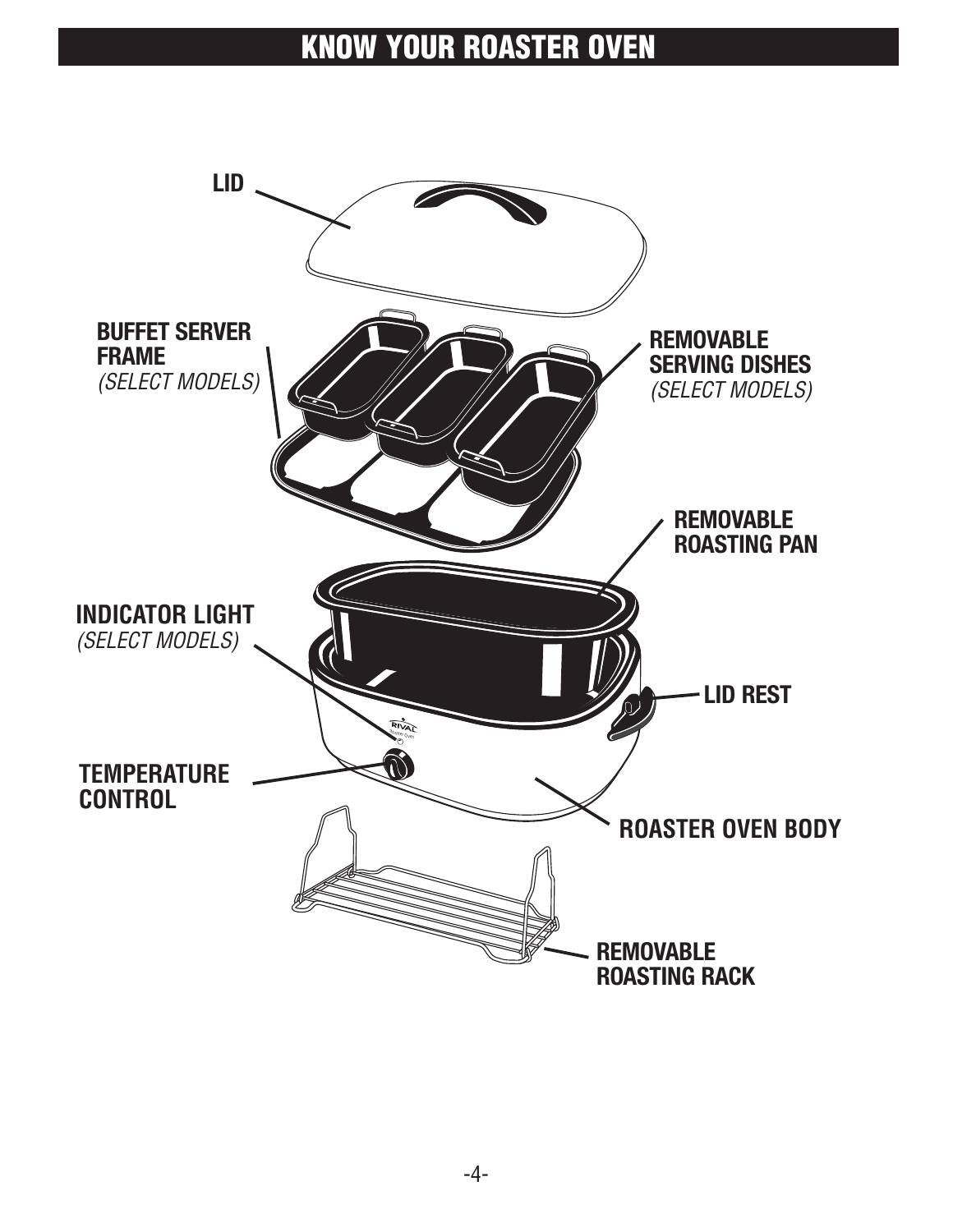# **PREPARING YOUR ROASTER OVEN FOR USE**

- 1. Carefully unpack the Roaster Oven and remove all packaging materials.
- 2. Wash the REMOVABLE ROASTING PAN, REMOVABLE ROASTING RACK, REMOVABLE SERVING DISHES (select models only), REMOVABLE SERVING DISH FRAME (select models only), and LID in hot, soapy water using a sponge or soft cloth. Rinse thoroughly. Wipe dry.
- 3. Clean the outside of the ROASTER OVEN BODY with a soft cloth and warm, soapy water. Wipe dry. Do not use abrasive cleaners.

**NOTE:** Due to the manufacturing process, some smoke and odor may be noticed during the first use. This should disappear after the first heating of the Roaster Oven.

# **TIPS FOR ROASTING**

• Always use the REMOVABLE ROASTING PAN in the roaster oven when cooking.

**NOTE:** Never place food or liquid directly into the ROASTER OVEN BODY.

- Use caution when removing or lifting the LID as steam is vented along the seam on the top of the LID.
- Significant amounts of heat escape whenever the LID is removed. Instead of removing the LID to check on your food, grasp LID HANDLE and lift just enough to check on or taste the food. **Exercise caution when using this feature, as steam may escape.**
- To use the LID REST feature, hold the LID upright by the HANDLE and place the edge of the LID under the metal tabs just above either side HANDLE.
- Convenience foods can be baked in the Roaster Oven. Place container on ROASTING RACK. Follow package directions.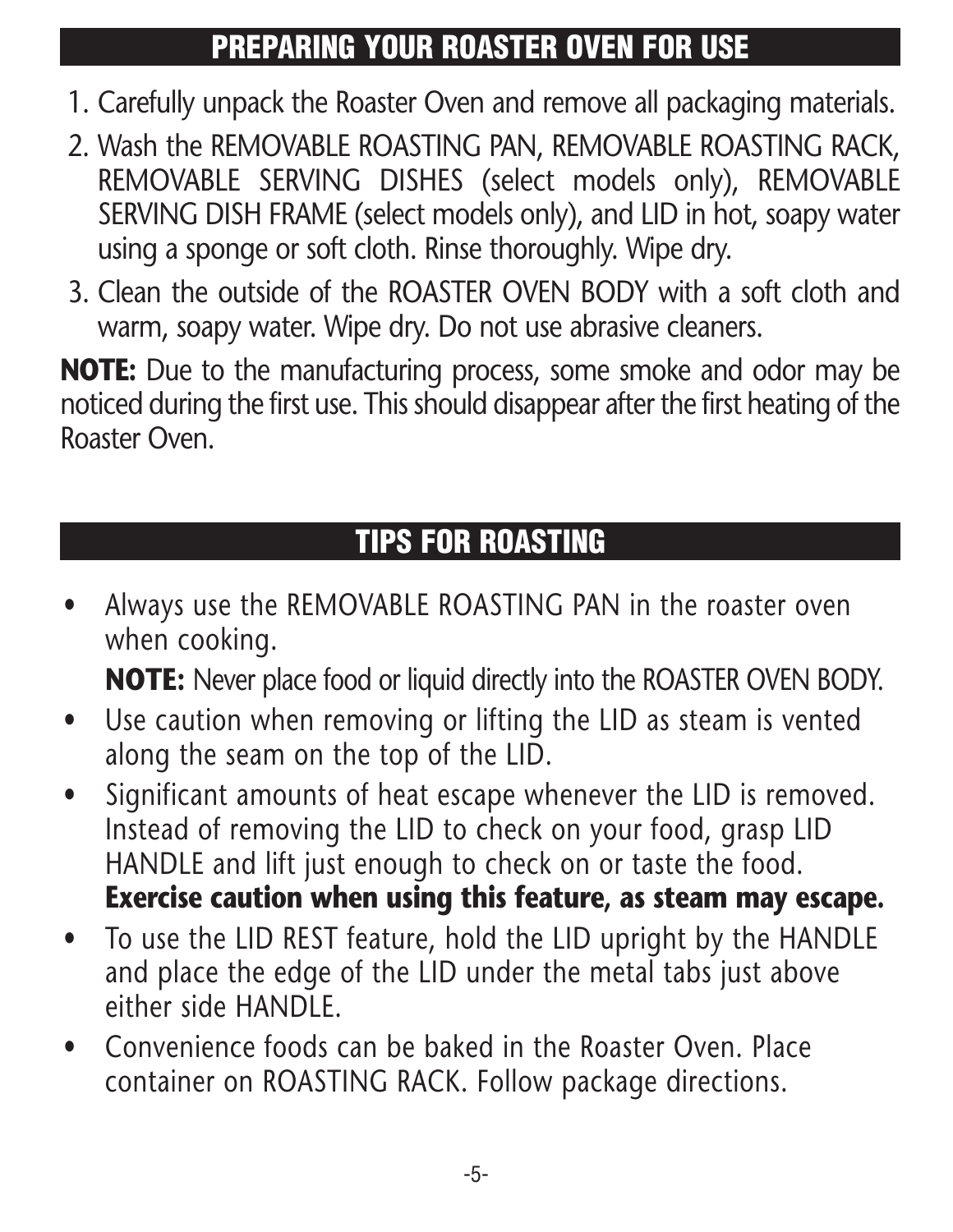# **TIPS FOR ROASTING (CONT.)**

- Meats roasted in your Roaster Oven will be moist and tender. For additional browning, brush oil or butter over the meat before cooking.In addition, cooking the meat in a traditional oven at 450°. For on Broil for the last 20-30 minutes will result in better browning.
- To create a darker roasted, crispier skin poultry, do not add liquids (with the exception of the basting butter or oil) until there are only 30 minutes left of cooking. Cooking at a higher temperature will result in a faster cooking time, i.e. 375 °F instead of 325 °F.

### **TIPS FOR USING THE REMOVABLE SERVING DISHES** *(SELECT MODELS)*

**CAUTION:** Temperature of foods should be kept at 150 °F or above.

- The REMOVABLE ROASTING PAN and REMOVABLE SERVING DISH FRAME must be in place when using the REMOVABLE SERVING DISHES.
- Use only to keep cooked foods warm.
- REMOVABLE SERVING DISHES and REMOVABLE SERVING DISH FRAME are not to be used on the stove top, in an oven, or in a microwave oven.
- When filling REMOVABLE SERVING DISHES with foods that may stick, spray the inside with a non-stick cooking spray.
- If food is dry, add broth or juice to help keep warm.
- NEVER pick-up hot REMOVABLE SERVING DISHES using the REMOVABLE SERVING DISH FRAME.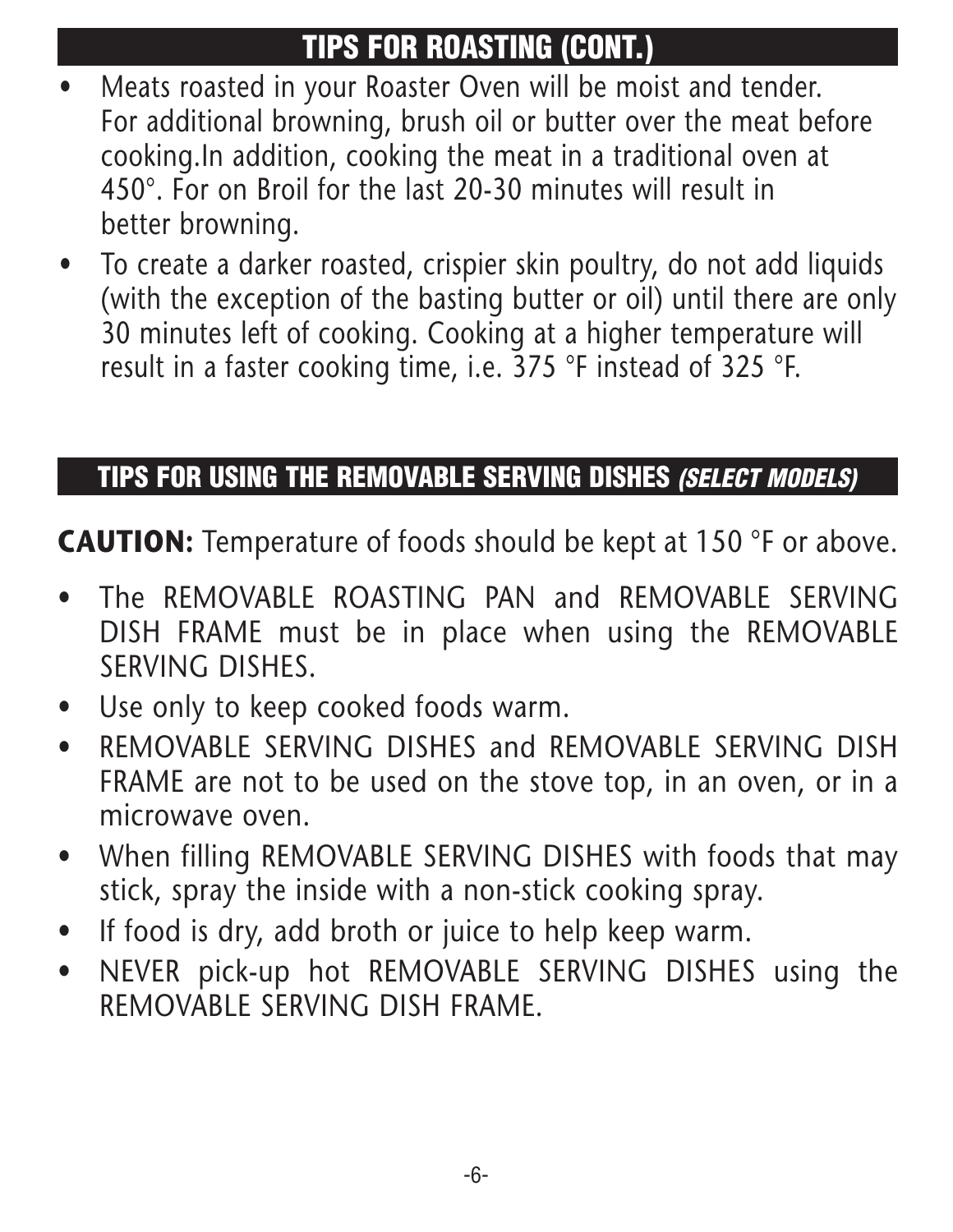## **USING YOUR ROASTER OVEN**

- 1. Place the REMOVABLE ROASTING PAN into the ROASTER OVEN BODY.
- 2. Turn the TEMPERATURE CONTROL to OFF, then plug cord into a 120V AC outlet.
- 3. Turn the TEMPERATURE CONTROL to the desired temperature and preheat for 15 to 20 minutes. Indicator light will shut off when temperature is reached (indicator light is on select models only).
- 4. Place ROASTING RACK into the REMOVABLE ROASTING PAN, arrange food on the ROASTING RACK, and secure the LID on the Roaster Oven. NOTE: Some foods or recipes do not require the ROASTING RACK to be used.
- 5. When finished, turn the TEMPERATURE CONTROL to OFF and unplug Roaster Oven from outlet.
- 6. Use oven mitts or hot pads to remove LID and ROASTING RACK, or when grasping unit by side handles, surfaces are hot during operation.

# **USING THE REMOVABLE SERVING DISHES** *(SELECT MODELS)*

- 1. Fill the REMOVABLE ROASTING PAN with 8 quarts of water (or 1/2 - 3/4 full) and place inside ROASTER OVEN BODY. **CAUTION:** Never add water directly inside the ROASTER OVEN BODY.
- 2. Place REMOVABLE SERVING DISH FRAME on top of the REMOVABLE ROASTING PAN. Make sure the REMOVABLE SERVING DISH FRAME is secure and level.
- 3. Add empty REMOVABLE SERVING DISHES, making sure they fit securely in REMOVABLE SERVING DISH FRAME.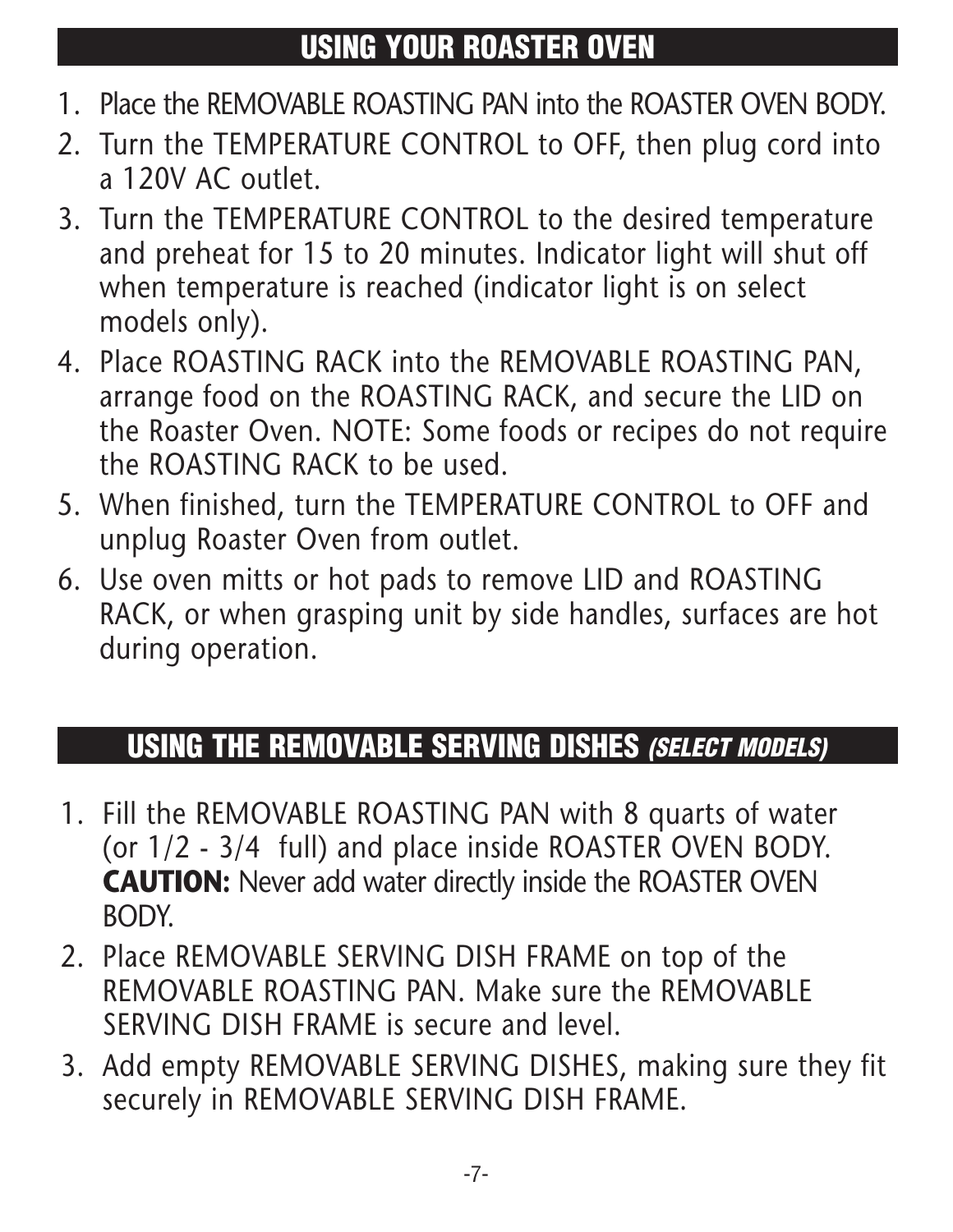## **USING THE REMOVABLE SERVING DISHES** *(SELECT MODELS) (CONT.)*

- 4. Cover with LID and plug Roaster Oven into a 120V outlet. Preheat on 350 °F for 30 minutes or until water is very hot.
- 5. Remove LID and carefully add hot, cooked food into REMOVABLE SERVING DISHES.
- 6. Cover and turn control to 250 °F setting to keep foods warm. If necessary, adjust temperature.
- 7. Stir occasionally and keep food covered to maintain temperature.
- 8. Periodically, check water level and carefully add more hot water if necessary.

# **CLEANING YOUR ROASTER OVEN**

**NOTE:** Do not immerse the ROASTER OVEN BODY in water or other liquid. Do not put REMOVABLE ROASTING PAN, REMOVABLE SERVING DISHES (select models), or REMOVABLE SERVING DISH FRAME (select models) in dishwasher.

- 1. Turn TEMPERATURE CONTROL to OFF.
- 2. Unplug the Roaster Oven from outlet and allow unit to cool completely before cleaning.
- 3. Wash the REMOVABLE ROASTING PAN, REMOVABLE SERVING DISHES (select models), REMOVABLE SERVING DISH FRAME (select models), LID, and ROASTING RACK in hot, soapy water – using a sponge or cloth. Rinse thoroughly in hot water, then towel dry.
- 4. Wipe the inside and outside of the ROASTER OVEN BODY with a damp cloth.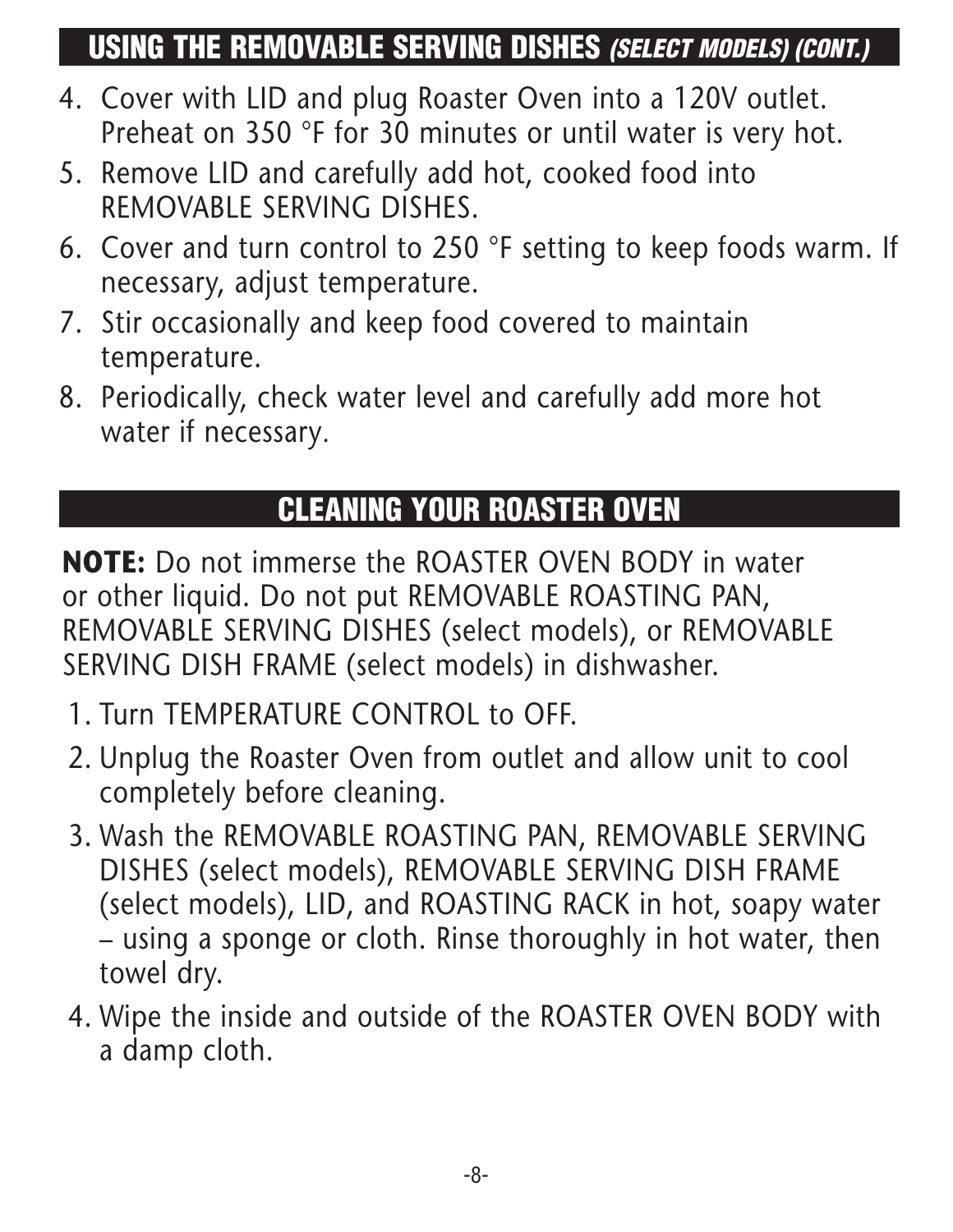# **DETERMINING MEAT DONENESS**

It is recommended that you use a meat thermometer to determine doneness when cooking meat and poultry. Insert the thermometer into the center of the thickest portion of the meat. Cook until temperature for desired doneness is reached.

| <b>MEAT</b>                                             | <b>RARE</b>   | <b>MEDIUM</b> | <b>WELL DONE</b>               |
|---------------------------------------------------------|---------------|---------------|--------------------------------|
| <b>BEEF</b>                                             | $140^\circ$ F | $160^\circ$ F | $170^\circ$ F                  |
| <b>PORK</b>                                             | $\star$       | $160^\circ$ F | $170^\circ$ F                  |
| <b>LAMB</b>                                             | $140^\circ$ F | $160^\circ$ F | $170^\circ$ F                  |
| <b>SMOKED HAM</b><br>Cook before eating<br>Fully cooked | $\star$       |               | $160^\circ$ F<br>$140^\circ$ F |
| <b>POULTRY</b><br>Roasting Chicken<br>Turkey            | $\star$       |               | $180^\circ$ F<br>$180^\circ$ F |

\*Rare pork, ham or poultry is not recommended.

# **ROASTING MEATS AND POULTRY**

Meats will cook more rapidly in the Roaster Oven than a conventional oven. Reducing temperature and increasing time will result in a browner, crispier crust. Times indicated below are approximate and should be used as a guideline only.

| WEIGHT (LBS.)    | TEMP.    | <b>MIN./LB.</b> |
|------------------|----------|-----------------|
|                  |          |                 |
| $4 - 6$          | $325$ °F | 17 to 21        |
| $3 - 5$          | 350 °F   | 17 to 21        |
| $3\frac{1}{2}-4$ | 450 °F   | 7 to 10         |
| $4 - 6$          | 300 °F   | 26 to 34        |
| $3\frac{1}{2}-4$ | 300 °F   | 15 to 17        |
|                  |          |                 |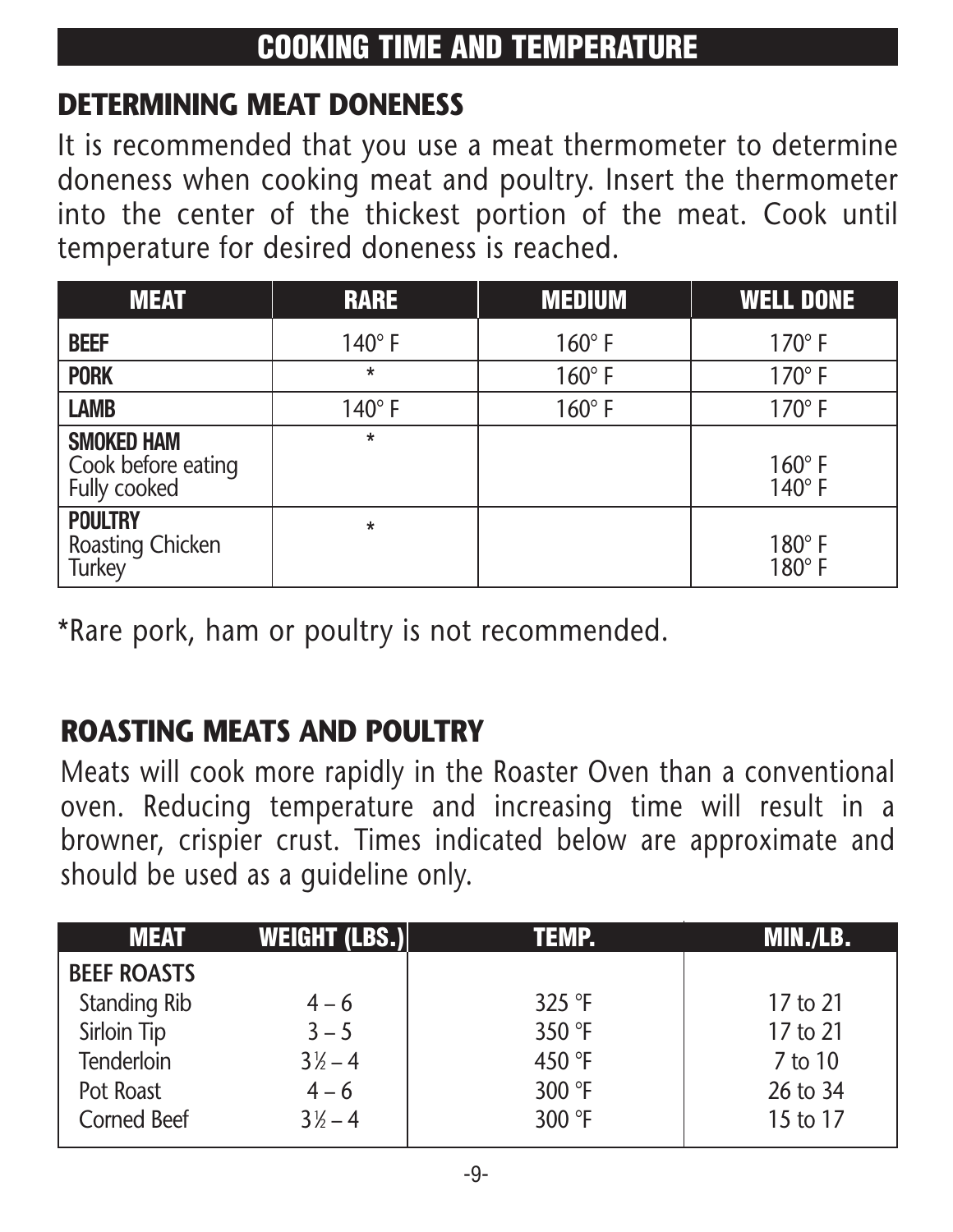| <b>MEAT</b>               | WEIGHT (LBS.)    | <b>TEMP.</b>                  | MIN./LB. |
|---------------------------|------------------|-------------------------------|----------|
| <b>LAMB</b>               |                  |                               |          |
| Leg                       | $5 - 8$          | 350 °F                        | 20 to 22 |
| Shoulder, boneless        | $3 - 4$          | 350 °F                        | 20 to 22 |
| <b>PORK</b>               |                  |                               |          |
| Loin Roast                | $3 - 5$          | 350 °F                        | 21 to 26 |
| <b>Rolled Shoulder</b>    | $4 - 6$          | 350 °F                        | 30 to 34 |
| Chops                     | $4 - 5$          | 325 °F                        | 15 to 17 |
| <b>Country-Style Ribs</b> | $8 - 10$         | 450 °F to brown,              |          |
|                           |                  | then decrease temp. to 250 °F | 15 to 17 |
| <b>SMOKED HAM</b>         |                  |                               |          |
| Bone-in, shank            | $10 - 15$        | 325 °F                        | 17 to 21 |
| <b>Boneless</b>           | $8 - 12$         | 325 °F                        | 15 to 17 |
| Fully cooked              | $5 - 10$         | 325 °F                        | 13 to 24 |
| <b>VEAL</b>               |                  |                               |          |
| Loin                      | $4 - 6$          | 325 °F                        | 26 to 30 |
| Shoulder                  | $3 - 5$          | 325 °F                        | 26 to 30 |
| <b>POULTRY</b>            |                  |                               |          |
| Chicken, whole            | $3\frac{1}{2}-5$ | 350 °F                        | 13 to 15 |
| Chicken, whole            | $6 - 8$          | 350 °F                        | 15 to 17 |
| Chicken, pieces           | $6 - 8$          | 350 °F                        | $7$ to 9 |
| Turkey, prebasted         | $10 - 14$        | 375 °F                        | 12 to 15 |
| Turkey, fresh             | $14 - 22$        | 375 °F                        | 13 to 15 |
| Turkey, fresh             | $10 - 14$        | 350 °F                        | 12 to 15 |

## **SLOW COOKING**

Slow cooking is best for less tender cuts of meat. Heat is gradual with slow cooking and stirring is not necessary. Avoid removing the LID during slow cooking, because heat escapes and may increase the cooking time. When using a standard roasting recipe, slow cook 1 1/2 hours at the 250 °F setting for every 30 minutes of roasting.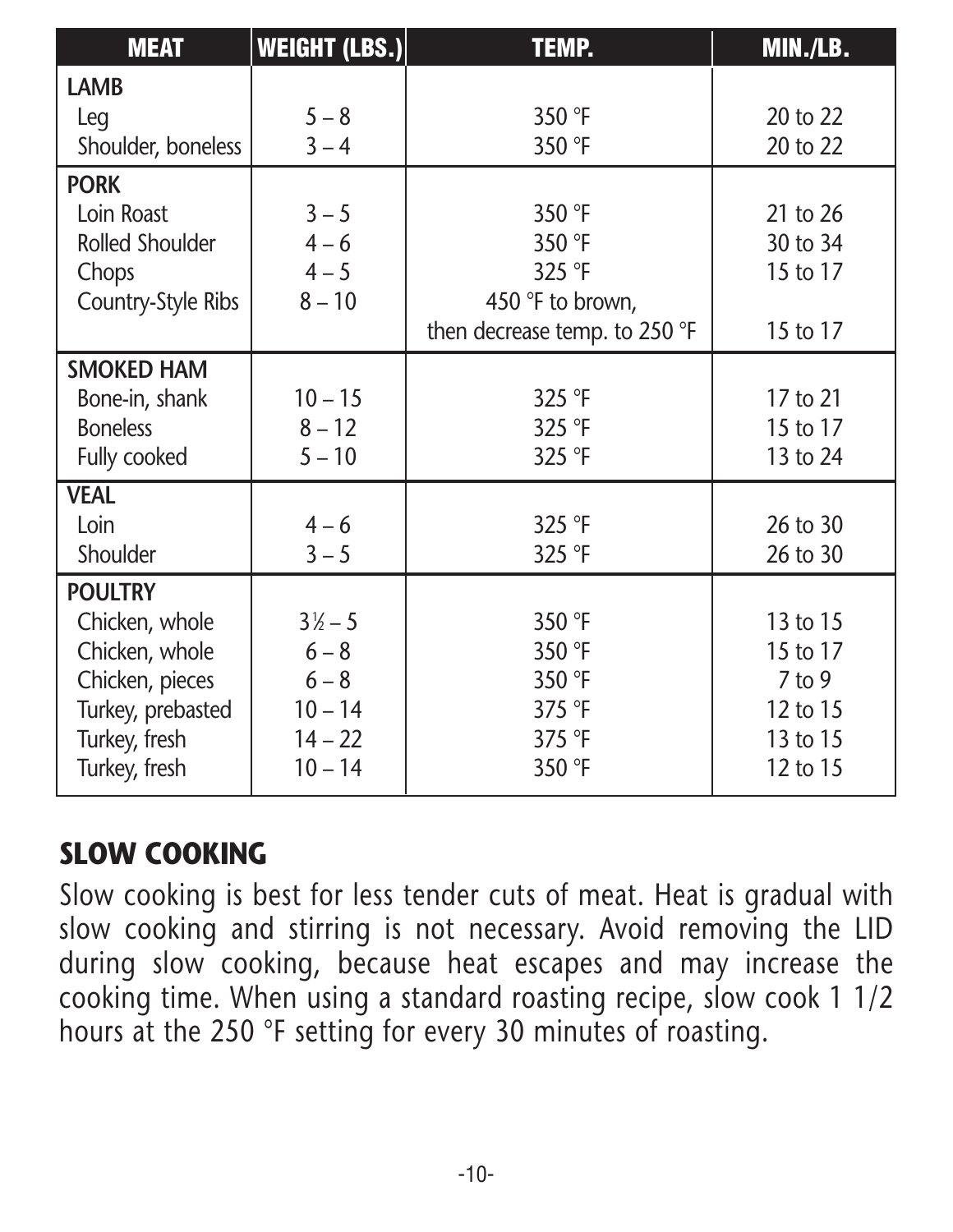### **BAKING\***

- Always place baking pans on the ROASTING RACK. Do not place pans on bottom of REMOVABLE ROASTING PAN.
- We recommend that you use metal pans in the Roaster Oven, because they provide better heat transfer and browning.

| <b>F00D</b>               | <b>TEMP. SETTING</b> | <b>BAKING TIME (MIN)</b> |
|---------------------------|----------------------|--------------------------|
| <b>MUFFINS</b>            | $425^\circ$ F        | 15 to 20                 |
| <b>QUICK BREAD</b>        | $375^\circ$ F        | 65 to 75                 |
| <b>YEAST BREAD</b>        | $400^\circ$ F        | 40 to 45                 |
| <b>YEAST ROLLS</b>        | $400^\circ$ F        | 18 to 20                 |
| <b>COOKIES</b>            | $350^\circ$ F        | 11 to 13                 |
| <b>BROWNIES</b>           | $350^\circ$ F        | 25 to 30                 |
| <b>CUPCAKES</b>           | 350°F                | 25 to 30                 |
| <b>SHEET CAKE</b>         | $350^\circ$ F        | 40 to 45                 |
| <b>POUND CAKE</b>         | 350°F                | 50 to 60                 |
| <b>BUNDT CAKE</b>         | $350^\circ$ F        | 50 to 60                 |
| <b>CHEESECAKE</b>         | $325^\circ$ F        | 50 to 60                 |
| <b>FRUIT PIE</b>          | $425^\circ$ F        | 45 to 50                 |
| <b>CUSTARD PIE</b>        | 350°F                | 50 to 60                 |
| <b>PASTRY SHELL</b>       | 425°F                | 10 to 13                 |
| PIZZA (9-inch)            | $425^\circ$ F        | 20 to 25                 |
| <b>BAKED POTATOES</b>     | 350° to 400° F       | 50 to 60                 |
| <b>SWEET POTATOES</b>     | 350° to 400° F       | 55 to 65                 |
| <b>SCALLOPED POTATOES</b> | 350°F                | 75 to 90                 |
| <b>WINTER SQUASH</b>      | $400^\circ$ F        | 45 to 60                 |
| <b>BAKED APPLES</b>       | $350^\circ$ F        | 35 to 45                 |

\* Always preheat roaster prior to baking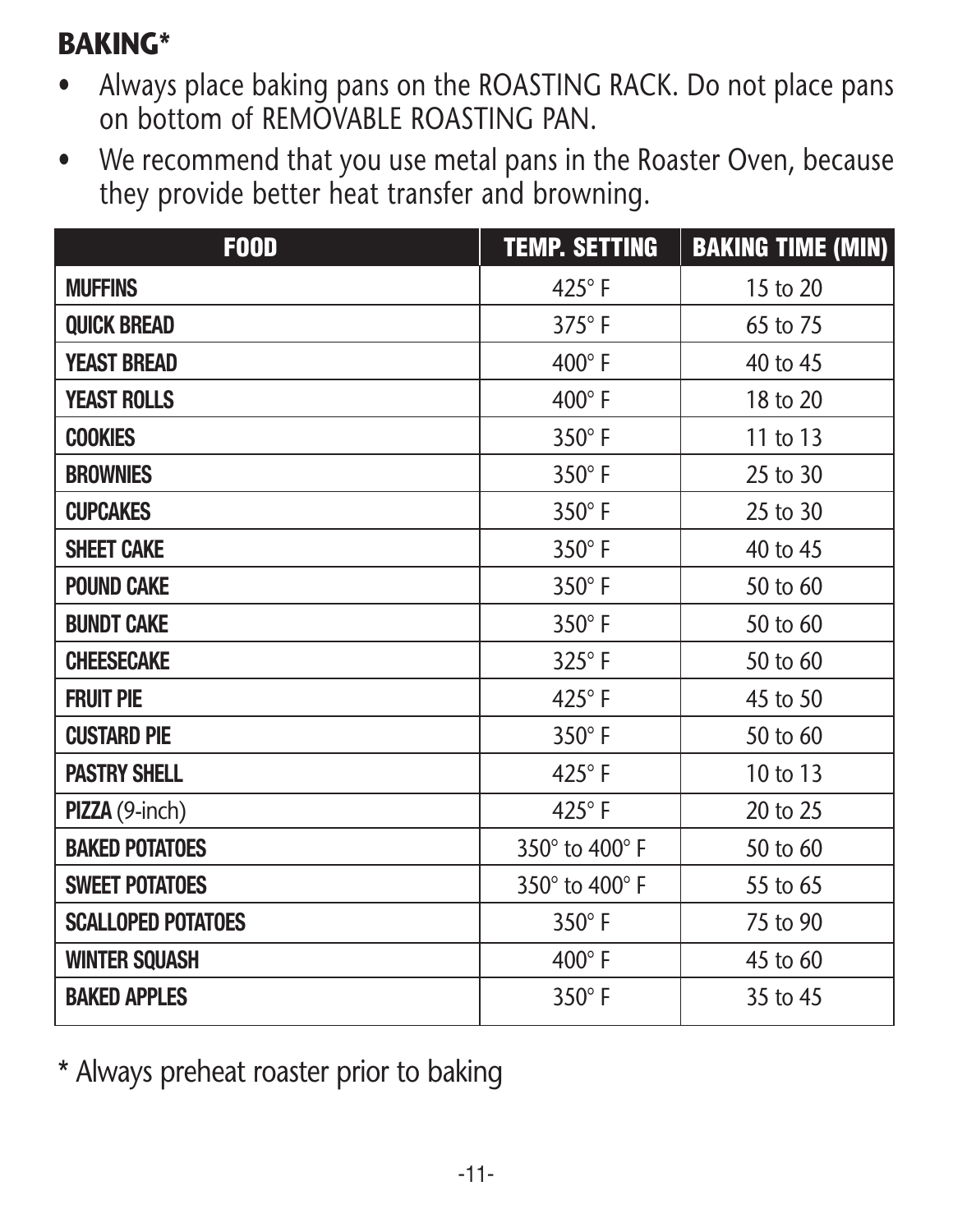

# **LEMON GARLIC ROAST CHICKEN**

3 cloves garlic, minced <sup>1</sup> 1 teaspoon salt

4 to 5-lb. chicken 2 tablespoons lemon juice ⁄2 teaspoon ground black pepper ⁄4 cup butter, softened

Rinse chicken in cold water. Combine remaining ingredients and rub over skin and between skin and meat of chicken. Place roasting rack in cooking pan. Place chicken on roasting rack and cover. Bake at 350°F for 11 ⁄2 hours or until chicken is done.

#### **BAKED POTATOES**

8 to 12 baking potatoes

Wash potatoes and pierce with a fork. Place rack in the pan. Stack potatoes on roasting rack, making sure that they don't touch the sides of cooking pan. Cover and bake at 400 $^{\circ}$ F for 1 to 1 $\frac{1}{2}$  hours.

# **POT LUCK BEEF STEW**

8 -lbs. beef stew meat 15 potatoes, peeled and cubed 2 cups dry bread crumbs<br>2 teaspoons salt  $\frac{1}{2}$  teaspoon pepper 4 large onions, cut into eighths 15 cans (10½-oz.<br>4 pounds baby carrots 6 cups beef broth 4 pounds baby carrots 7 stalks celery

2 cups quick-cooking tapioca 8 cans (4 ounces) sliced mushrooms, undrained ⁄2-oz. each) condensed tomato soup

Toss stew meat with bread crumbs, salt and pepper. Place beef in pan and add remaining ingredients; stir well. Cover and roast at 250° F. for 4 to 5 hours or until meat and vegetables are tender.

## **CHILI FOR A CROWD**

3 pounds dry pinto beans, soaked and drained 5 cloves garlic, minced<br>1 can (28-oz.) diced tomatoes 2 jalapeno peppers, fine 10 pounds ground chuck, browned and drained 12 cups water<br>
2 onions, chopped<br>
3 cups tomato juice 2 onions, chopped

2 green peppers, chopped

2 jalapeno peppers, finely chopped<br>3 tablespoons cumin

⁄4 cup chili powder

⁄2-oz. each) tomatoes and chilies

Preheat roaster to 350° F. Combine first 8 ingredients in roaster. Cover, cook for 2½ hours. Add remaining ingredients. Cover and cook an additional 30 minutes to 1 hour.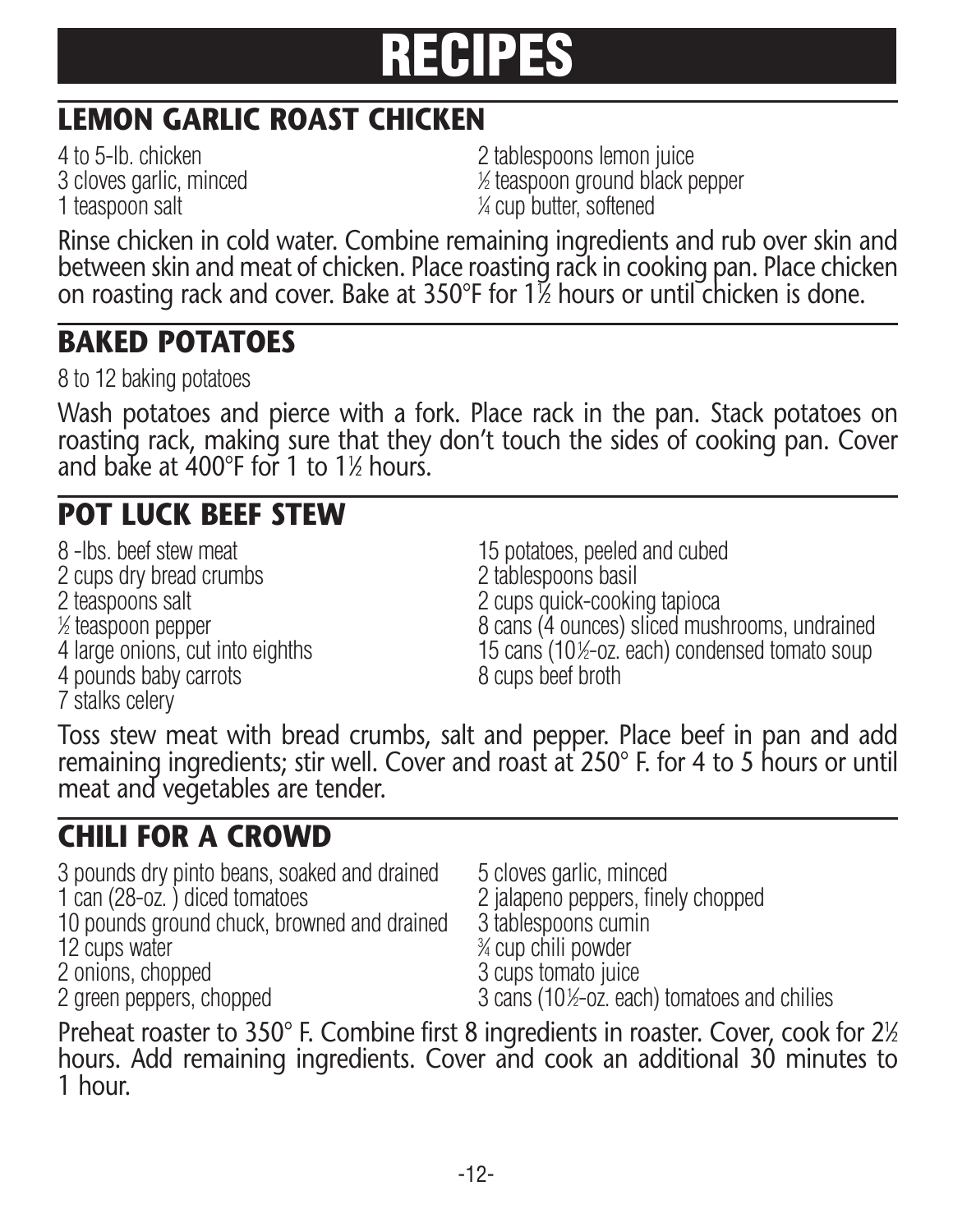# **RECIPES**

# **MEATBALLS**

5 pounds ground beef 1 cup Italian seasoned fine, dry bread crumbs <sup>1</sup> 5 eggs

⁄2 teaspoons salt ⁄2 teaspoon pepper

Preheat roaster with pan in place to 425° F. Combine all ingredients. Form into 1 inch balls. Place meatballs in pan. Cover; Bake 30 to 45 minutes or until done. Stir occasionally to brown on all sides. Makes approximately 75 meatballs.

### **PEPPER CRUSTED BRAISED SHORT RIBS**

6 - 9 pounds beef short ribs 15 cloves garlic, minced  $\%$  cup freshly cracked black pepper  $5\ (141)$ 2 teaspoons salt 1 cup red wine, optional

 $(14\text{-}0z)$  cans beef broth

Preheat roaster to 450° F. Rub ribs on all sides with pepper and garlic. Sprinkle with salt. Place ribs in cooking pan and cover. Cook 15-30 minutes, turning to brown on all sides. Pour broth over ribs. Cover, reduce heat to 300° F and cook until tender, 2 to 2 $\frac{1}{2}$  hours.

# **PORK ROAST**

4 - 5 lb. pork loin roast <sup>1</sup> 4 cloves garlic, minced 1 teaspoon salt

⁄2 teaspoon pepper ⁄2 cup Italian dressing ⁄4 cup Worcestershire sauce

Preheat roaster to 350° F. Place roast on rack. Press minced garlic into surface of the roast. Place rack in roaster. Combine dressing and Worcestershire sauce. Brush roast with marinade. Cover; cook for 2 to 2 $\frac{1}{2}$  hours or until done.

# **SPAGHETTI SAUCE**

1 can  $(48$ -oz.) tomato juice 4 cans (28-oz.) diced tomatoes <sup>1</sup> 2 cans (12-oz.) tomato paste 11/2 tablespoons pars<br>
2 tablespoons Worcestershire sauce 1 tablespoon thyme 2 tablespoons Worcestershire sauce 6 cups water 1 tablespoon salt 5 cloves garlic, minced 1 teaspoon pepper

⁄3 cup basil leaves ⁄4 cup oregano leaves ⁄2 tablespoons parsley

Turn roaster to 350° F. Add all ingredients to an oven safe dish, stirring well to combine. Cover, cook 3 to 4 hours until thick, adding meatballs during last 1 to  $1\%$ hours. Stir occasionally.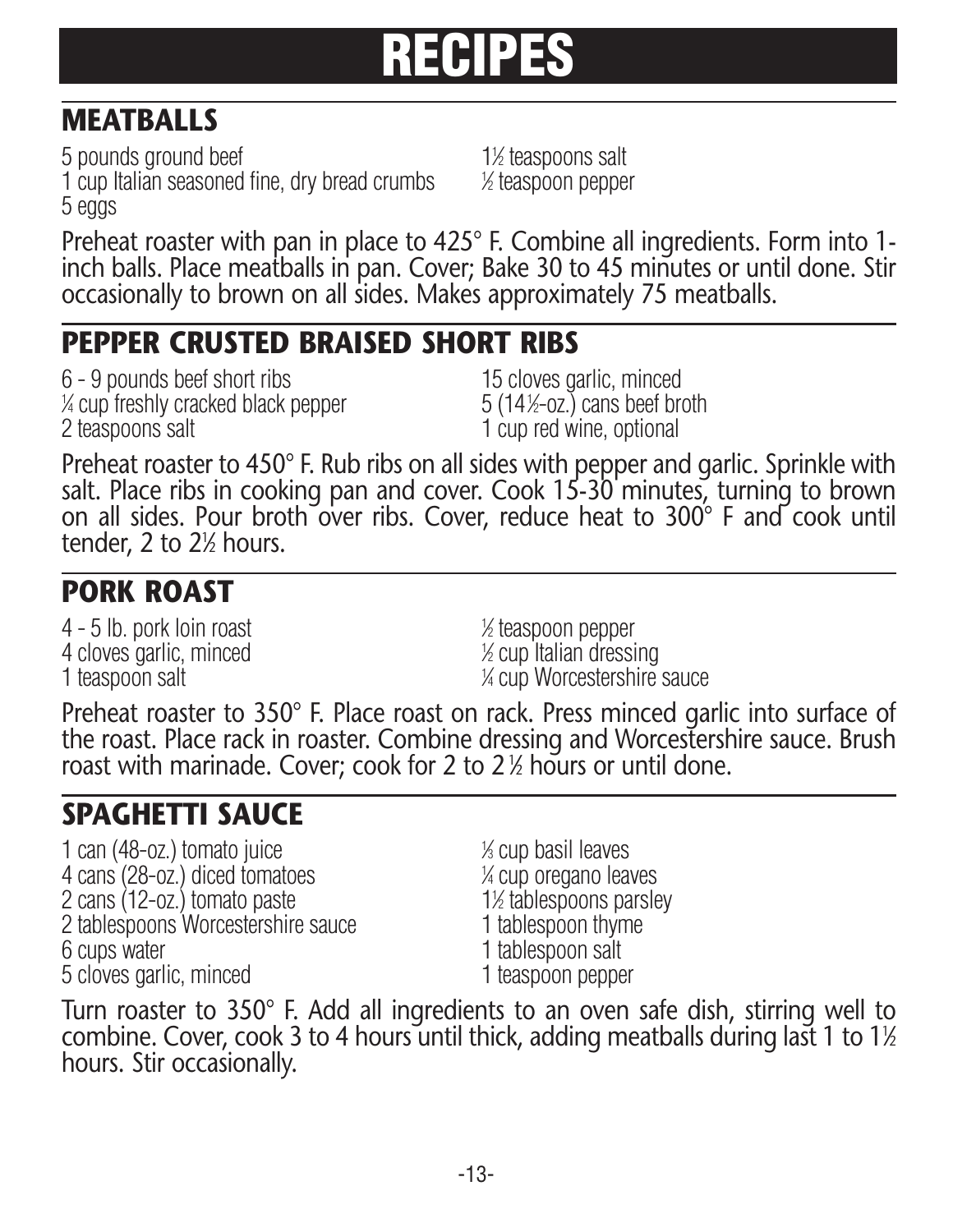# **RECIPES**

# **SPICY BEEF ROAST**

2 (2 $\%$  to 3-lb.) beef tip or rump roast  $1$ 2 - 3 tablespoons cracked black peppercorns 4 cloves garlic, minced 3 tablespoons balsamic vinegar <sup>1</sup>

¼ cup soy sauce<br>2 tablespoons Worcestershire sauce 1<sup> $/2$ </sup> teaspoons dry mustard ⁄2 teaspoon salt

Preheat roaster to 350° F. Make several slits in top of roasts. Place roasts on rack. Set rack in roaster. Combine vinegar, soy sauce, Worcestershire sauce and mustard. Brush marinade over roasts. Combine cracked pepper and garlic. Rub over meat. Sprinkle with salt. Cover; roast 20 to 25 minutes per pound or until roast reaches desired doneness.

### **BAKED BEANS**

2 cans (7-lbs. each) pork and beans <sup>1</sup> 1 % cup molasses 1<sup>1</sup>⁄4 cup ketchup 3 ⁄4 cup prepared barbecue sauce

⁄2 cup Worcestershire sauce 2 tablespoons dry mustard powder 1 pound bacon, cooked until just crisp and cut up

Combine all ingredients in an oven safe dish and place in roaster pan. Cover and cook at 300° F for 2 hours or until heated through. Stir occasionally.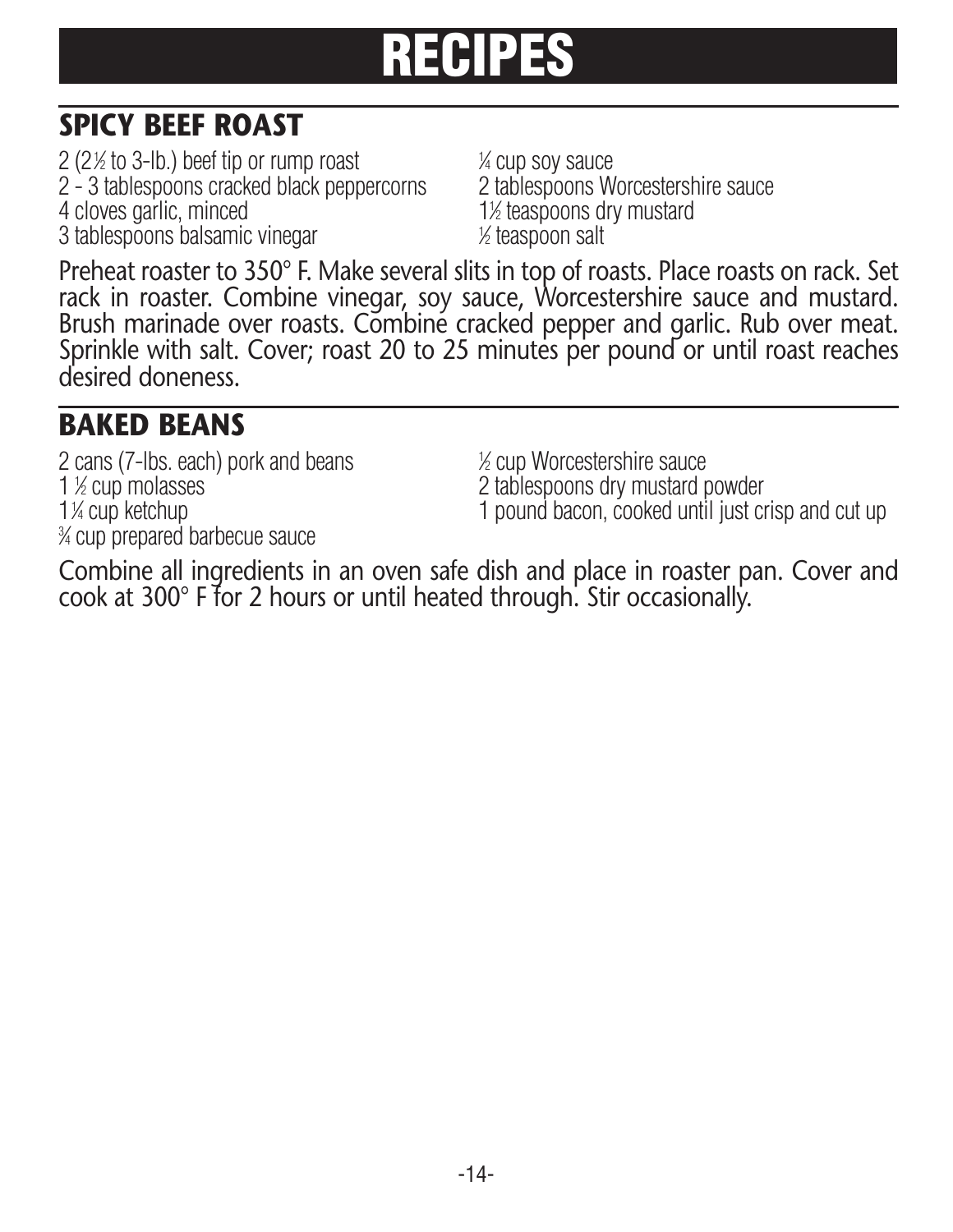# 1 YEAR LIMITED WARRANTY

Sunbeam Products, Inc. doing business as Jarden Consumer Solutions or if in Canada, Sunbeam Corporation (Canada) Limited doing business as Jarden Consumer Solutions (collectively "JCS") warrants that for a period of one year from the date of purchase, this product will be free from defects in material and workmanship. JCS, at its option, will repair or replace this product or any component of the product found to be defective during the warranty period. Replacement will be made with a new or remanufactured product or component. If the product is no longer available, replacement may be made with a similar product of equal or greater value. This is your exclusive warranty. Do NOT attempt to repair or adjust any electrical or mechanical functions on this product. Doing so will void this warranty.

This warranty is valid for the original retail purchaser from the date of initial retail purchase and is not transferable. Keep the original sales receipt. Proof of purchase is required to obtain warranty performance. JCS dealers, service centers, or retail stores selling JCS products do not have the right to alter, modify or any way change the terms and conditions of this warranty.

This warranty does not cover normal wear of parts or damage resulting from any of the following: negligent use or misuse of the product, use on improper voltage or current, use contrary to the operating instructions, disassembly, repair or alteration by anyone other than JCS or an authorized JCS service center. Further, the warranty does not cover: Acts of God, such as fire, flood, hurricanes and tornadoes.

#### **What are the limits on JCS's Liability?**

JCS shall not be liable for any incidental or consequential damages caused by the breach of any express, implied or statutory warranty or condition.

Except to the extent prohibited by applicable law, any implied warranty or condition of merchantability or fitness for a particular purpose is limited in duration to the duration of the above warranty.

JCS disclaims all other warranties, conditions or representations, express, implied, statutory or otherwise.

JCS shall not be liable for any damages of any kind resulting from the purchase, use or misuse of, or inability to use the product including incidental, special, consequential or similar damages or loss of profits, or for any breach of contract, fundamental or otherwise, or for any claim brought against purchaser by any other party.

Some provinces, states or jurisdictions do not allow the exclusion or limitation of incidental or consequential damages or limitations on how long an implied warranty lasts, so the above limitations or exclusion may not apply to you.

This warranty gives you specific legal rights, and you may also have other rights that vary from province to province, state to state or jurisdiction to jurisdiction.

#### **How to Obtain Warranty Service**

#### **In the U.S.A.**

If you have any question regarding this warranty or would like to obtain warranty service, please call 1-800-557-4825 and a convenient service center address will be provided to you.

#### **In Canada**

If you have any question regarding this warranty or would like to obtain warranty service, please call 1-800-557-4825 and a convenient service center address will be provided to you.

In the U.S.A., this warranty is offered by Sunbeam Products, Inc. doing business Jarden Consumer Solutions located in Boca Raton, Florida 33431. In Canada, this warranty is offered by Sunbeam Corporation (Canada) Limited doing business as Jarden Consumer Solutions, located at 20 B Hereford Street, Brampton, Ontario L6Y 0M1. If you have any other problem or claim in connection with this product, please write our Consumer Service Department.

#### **PLEASE DO NOT RETURN THIS PRODUCT TO ANY OF THESE ADDRESSES OR TO THE PLACE OF PURCHASE.**

Printed in China **SPR032508 Prince In the SPR032508** PN 128010